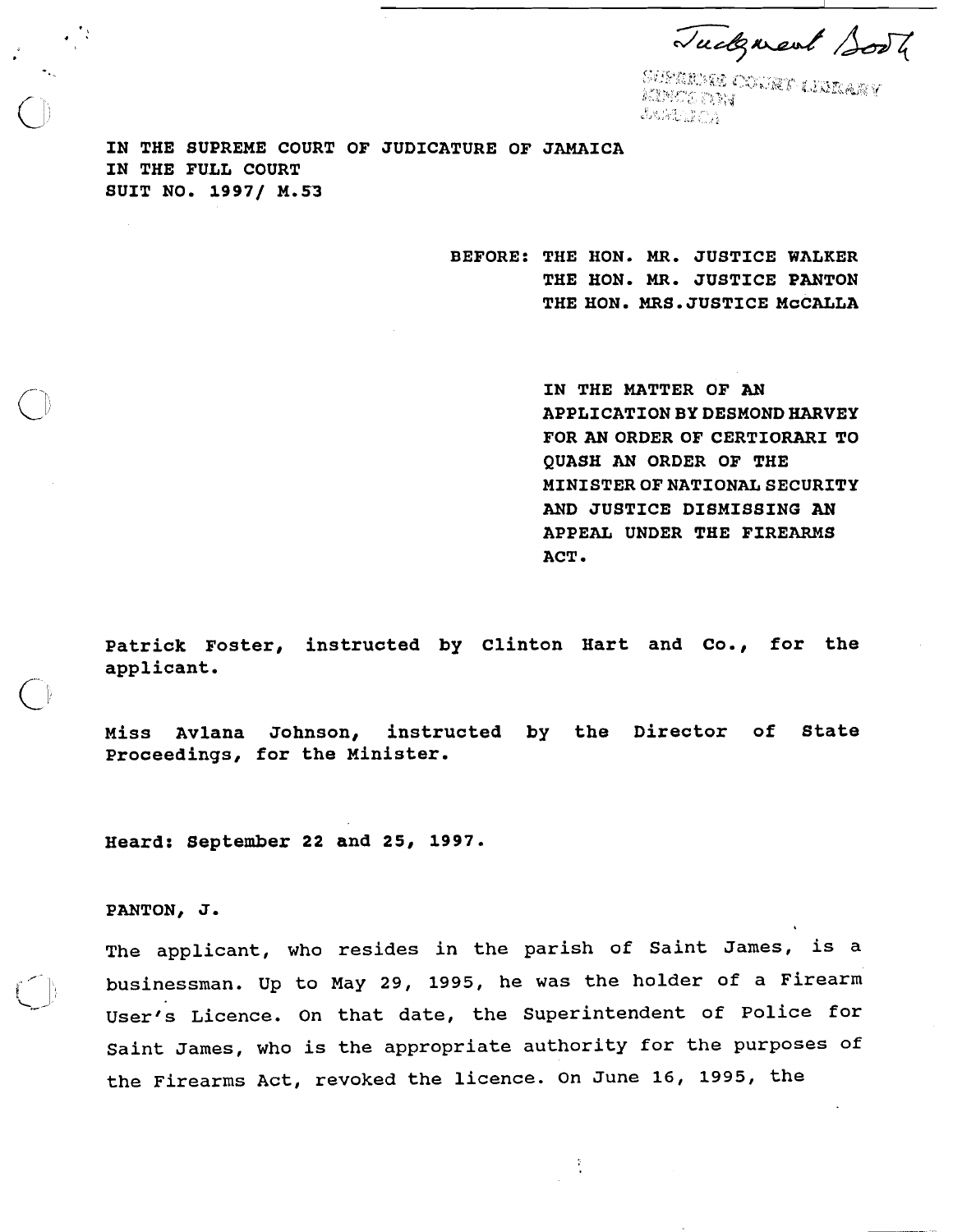applicant, in accordance with section 37 of the Firearms Act and Regulation 3 of the Firearms (Appeals to Minister) Regulations, 1967, through his attorneys-at-law, filed a "notice and grounds of appeal". This appeal was to the Minister of National Security and Justice.

The process of appeal took nearly two years. Miss Johnson, learned attorney-at-law for the respondent, was unable to say why this relatively simple process took so long to reach a conclusion.

The applicant's attorneys-at-law wrote no less than eight letters to the Permanent Secretary in the Ministry of National Security and Justice seeking information as to the date of the hearing of the appeal. To one of those letters, the Permanent Secretary replied thus on July 31, 1996:

"Please be advised that the matter is still being processed and not yet ready for a hearing".

 $\mathbf{C}$ 

On March 7, 1997, the attorneys-at-law wrote to the Permanent Secretary inquiring whether the hearing might be fixed for March, 1997, and suggesting telephone contact so as to have agreement "on mutually convenient dates". The response to this letter was a letter dated March 27, 1997. In it, the Permanent Secretary advised the applicant's attorneys-at-law as follows:

"1 am directed to advise that your client's (Desmond Harvey) appeal against the decision of the appropriate authority to revoke his Firearm User's Licence has been dismissed by the Honourable Minister of National Security and Justice.

 $\frac{2}{3}$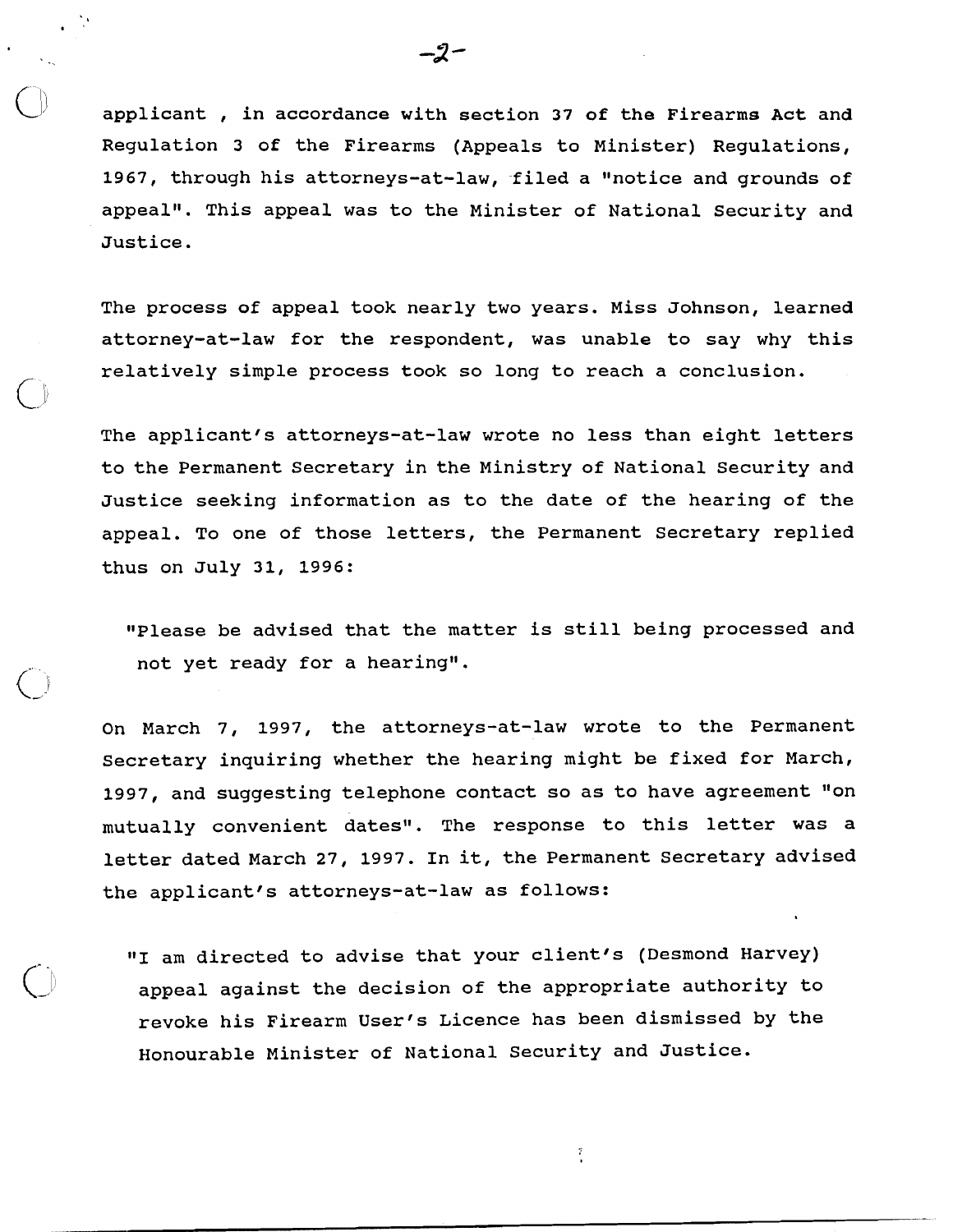Please advise him accordingly."

The factual position, therefore, is that the Minister heard and decided the appeal without any input from the applicant, whether in person or in writing. Indeed, the applicant was not made aware of the complaints against him; and he never had the opportunity to attempt to answer them. He was not even advised of the date of the hearing.

Mr. Foster, for the applicant, submitted that in conducting the hearing in the absence of the applicant, the Minister acted in breach of the rules of natural justice. The applicant, he said, had been led to believe that the Minister intended to afford him a hearing in person. He based this submission on two letters in particular that passed between the applicant's attorneys-at-law and the Permanent Secretary. The first letter dated July 15, 1996, from the attorneys-at-law to the Permanent Secretary reads thus:

"Reference is made to our letter dated May 6, 1996, to which we have not had a response. We confirm telephone conversation Harvey/Prince on the 11th instant when you informed our Miss Prince that the captioned matter is being processed and as soon as a date is set for hearing you will advise us."

TO this the Permanent Secretary replied on July 31, 1996, in terms which have already been quoted; that is, to the effect that the matter was not yet ready for a hearing.

Miss Johnson submitted that notwithstanding those letters there was no evidence that the Minister intended to afford the applicant a

Î.

 $-3 -$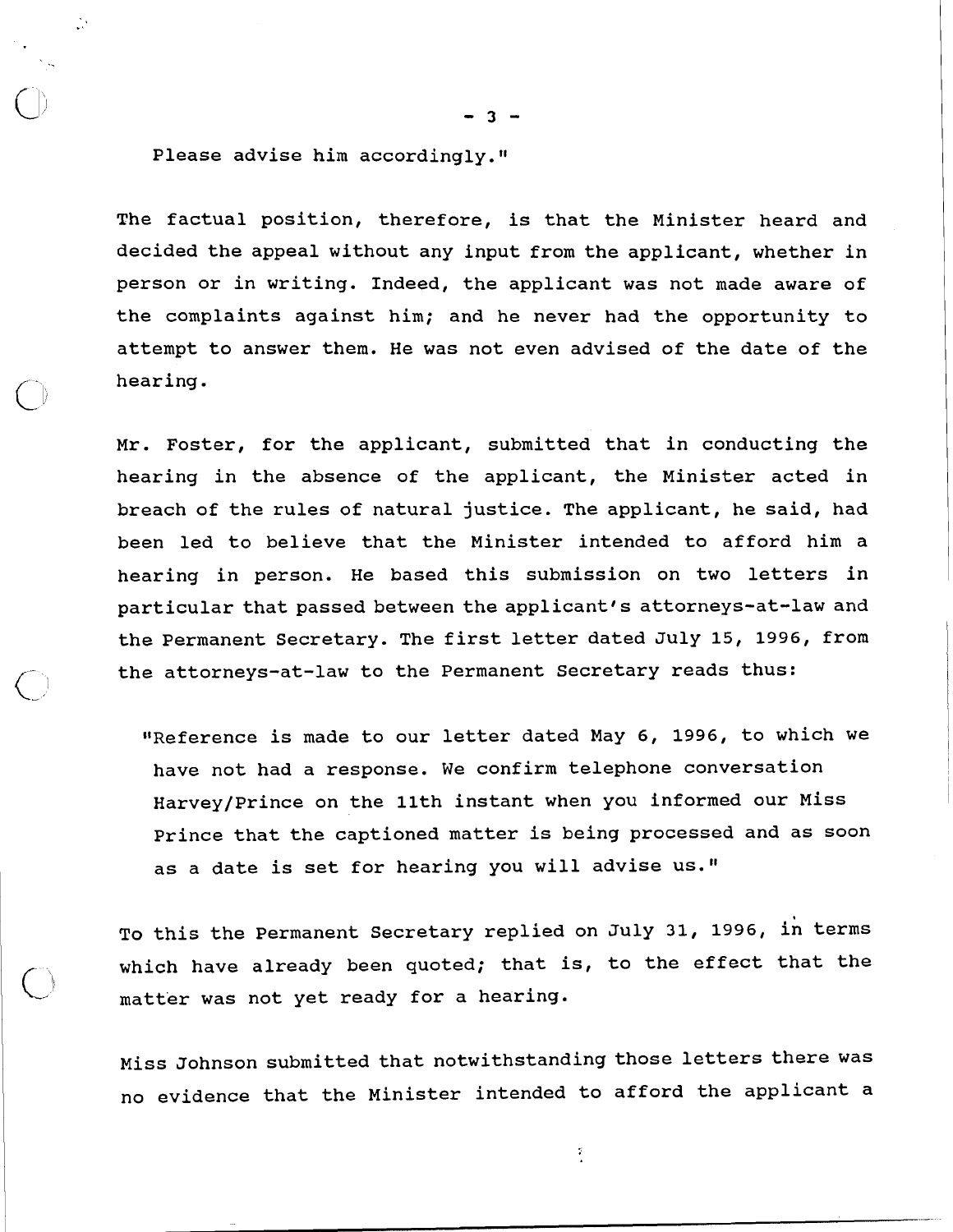hearing in person.

We are of the view that the case **Danhai Williams v. The Attorney General and others (Supreme court Civil Appeal No. 21/88; heard on November 5 and December 5, 1990)** provides guidance as to how the Minister is to proceed in a situation such as this. The facts of that case are similar to that which is before us in that the Minister dismissed Mr. Williams' appeal without advising him of the date of the hearing and without giving him an opportunity to be heard; notwithstanding that the appellant had sought permission to be present and to be represented at the hearing of the appeal.

At page 6 of his judgment, Carey, J.A., said:

"Although the aggrieved party has no right to be present, it seems to me he should know the date on which the hearing of the appeal is to take place. It will enable him to decide whether he should retain counsel to apply to be present. He may wish to apply for further time to submit further representations.

Further if the aggrieved person is to be able to appeal the decision, he should be in a position to know the basis of the revocation seeing that the reasons for revocation are categorised in specific and general terms. Is it being said that he is insane- or is "otherwise unfitted"? This phrase covers, I would suggest, a multiplicity of ill-assorted sins. I would hold that it would be wholly unreasonable to assert that an aggrieved person against whom serious allegations could be made as affecting his reputation or good name, is fairly treated if he

 $\tilde{\gamma}$ 

 $\mathbf{A}$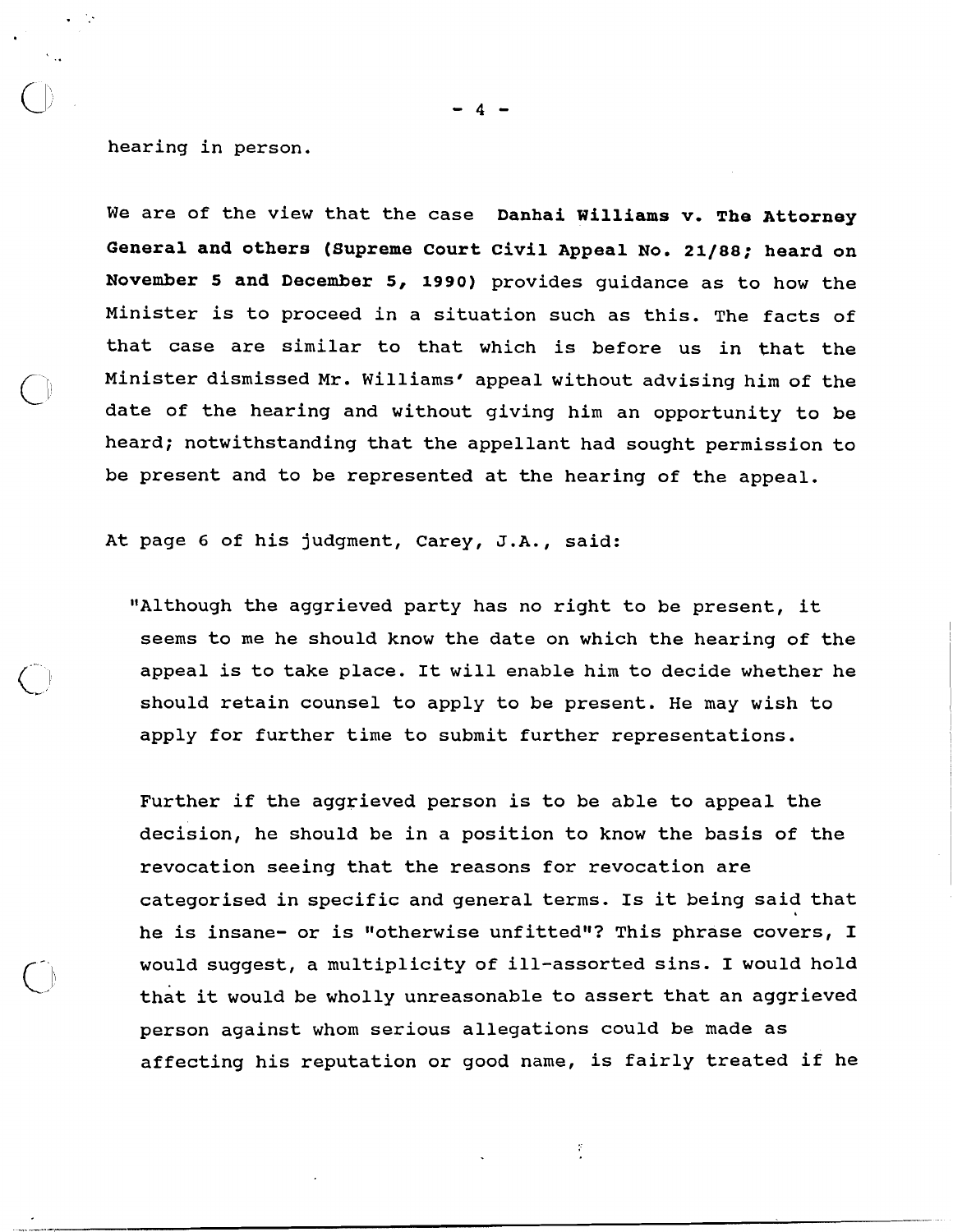is expected to appeal a decision founded upon charges, the nature of which has never been vouchsafed to him."

Further, at page **9,** he stated:

"The point seems to me unarguable that this failure by the Minister to consider this request could only mean that the appellant has been denied an opportunity of being heard. There can be no question that the Minister is bound to consider the request and either grant it or refuse it: he cannot ignore the request made."

Wright, J.A., at page 11, expressed himself thus:

"If the revocation of a licence so granted could be done whimsically, then a person who has done nothing to besmirch his character could find himself embarrassed by the arbitrary revocation of his licence and if a seal of silence were sanctioned, he would remain forever in the dark as to whether it was being alleged that he was of unsound mind, of intemperate habits or that he was guilty of any of the myriad reasons which may be accommodated under the umbrella 'otherwise unfitted' 'I.

At page 12, he said:

"It would be an exercise in futility to enable a person to appeal and then to deny him meaningful participation in the resultant proceedings. Merely to file grounds of appeal denying any breach of the qualifications for a licence, which is all he can do at this stage, is just a general denial that does not come near

ř.

- **5** -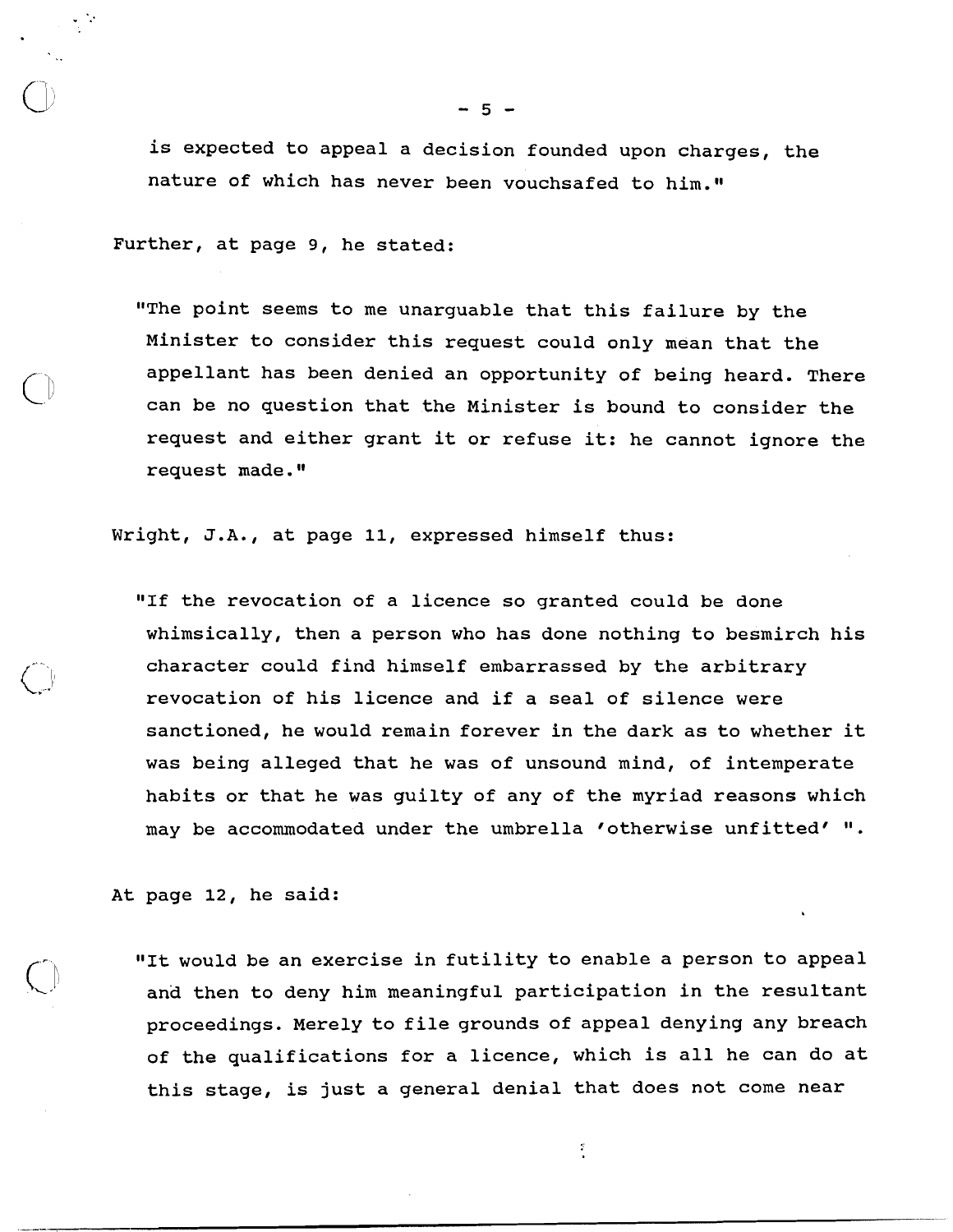meeting the specific reasons for the revocation."

Gordon, J.A. (Ag.) (as he then was), said at page 17:

"Indeed the aggrieved party has no right of audience before the appropriate authority but he has such a right before the Minister on appeal from a decision of the appropriate authority. In exercise of this right the Minister may allow him to appear in person or by his attorney or he may hear him by considering the written submissions contained in the grounds of appeal or otherwise.

At page 18, he went on:

"The right to appeal involves the right to the legitimate expectation that the rules of natural justice will apply. These rules subscribe to a right to fairness. How can one submit meaningful grounds of appeal if he is unaware of the basis for the revocation? In my view the appellant should have been informed of the basis of complaint."

In the instant case, the irresistible conclusion based on the correspondence passing between the applicant's attorneys-at-law and the Ministry of National Security and Justice is that the applicant was led to believe that he would have been afforded an opportunity to be legally represented at the hearing of his appeal to the whisker. The inescapable inference to be drawn from the several letters from the applicant's attorneys-at-law is that the applicant was requesting such an opportunity which, in the result, he was denied. Even if one were to accept Miss Johnson's submission that

Ŧ,

 $6 -$